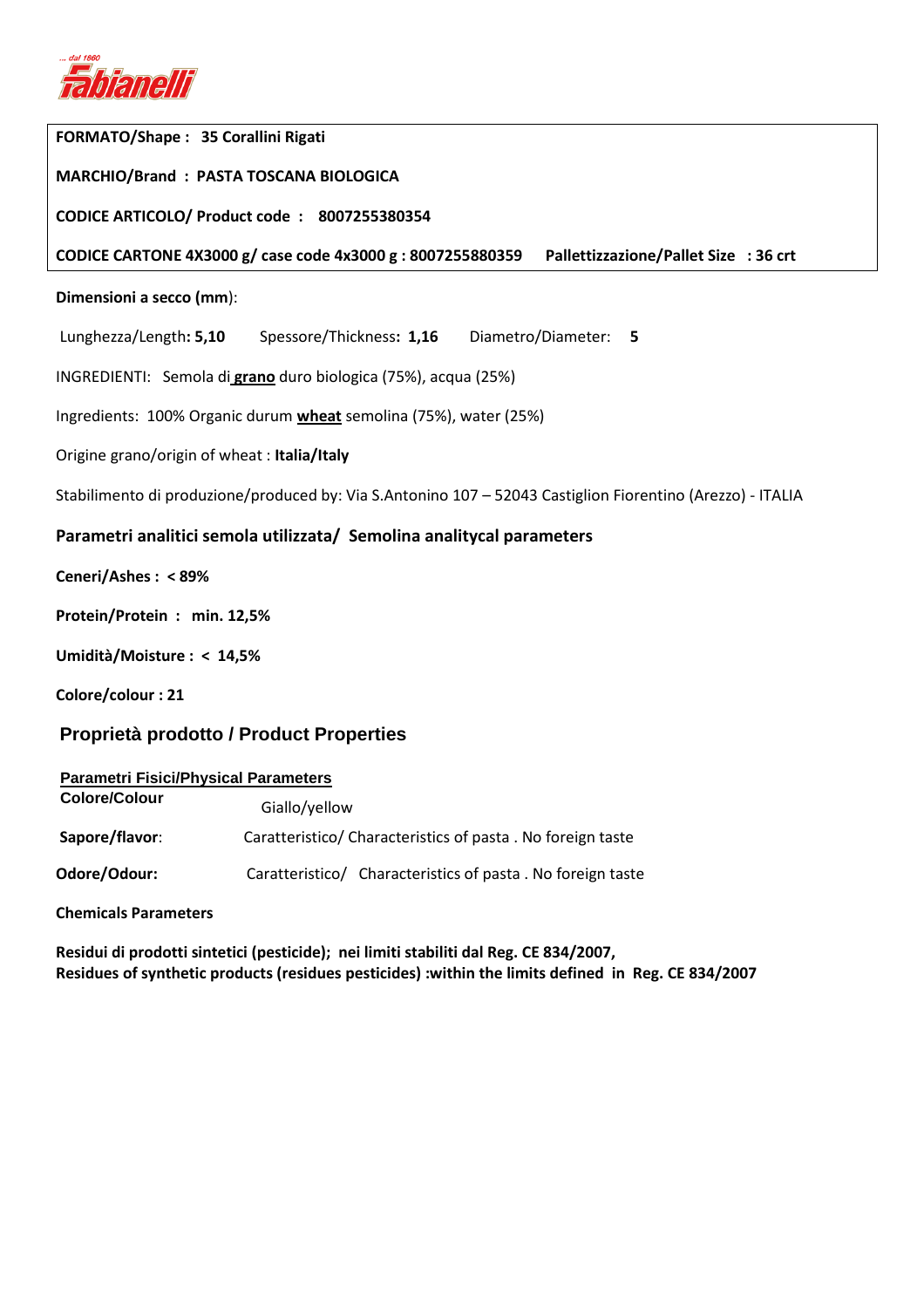

| <b>FORMATO/Shape: 35 Corallini Rigati</b>                   |                                       |
|-------------------------------------------------------------|---------------------------------------|
| MARCHIO/Brand: PASTA TOSCANA BIOLOGICA                      |                                       |
| CODICE ARTICOLO/ Product code: 8007255380354                |                                       |
| CODICE CARTONE 4X3000 g/ case code 4x3000 g : 8007255880359 | Pallettizzazione/Pallet Size : 36 crt |

**Valori nutrizionali su 100 g. di prodotto/Average nutritional values 100 g.** 

| <b>Energia/Energy</b>                         | 1593 kJ         |  |  |
|-----------------------------------------------|-----------------|--|--|
|                                               | <b>376 kcal</b> |  |  |
| Grassi/fat                                    | 1,9g            |  |  |
| di cui acidi grassi saturi/of which Saturates | 0,8g            |  |  |
| Carboidrati/carbohydrate                      | 76 g            |  |  |
| di cui zuccheri/of which Sugars               | 1,4g            |  |  |
| <b>Proteine/Protein</b>                       | 12,4g           |  |  |
| Sale/Salt                                     | 0,02 g          |  |  |

**Umidità/Moisture: Max 12,5%** 

**Ceneri/Ashes : Max. 0,89%** 

**Acidità/Acidity: Max. 4°** 

**Piombo/Lead: mcg/kg max. 0,200** 

**Cadmio/Cadmium: mcg/kg max. 0,20** 

**Filth test : insetti interi assenti -max. 20 frammenti di insetti/50 g** 

 **Insects absent -max. 20 fragments of insects / 50 g**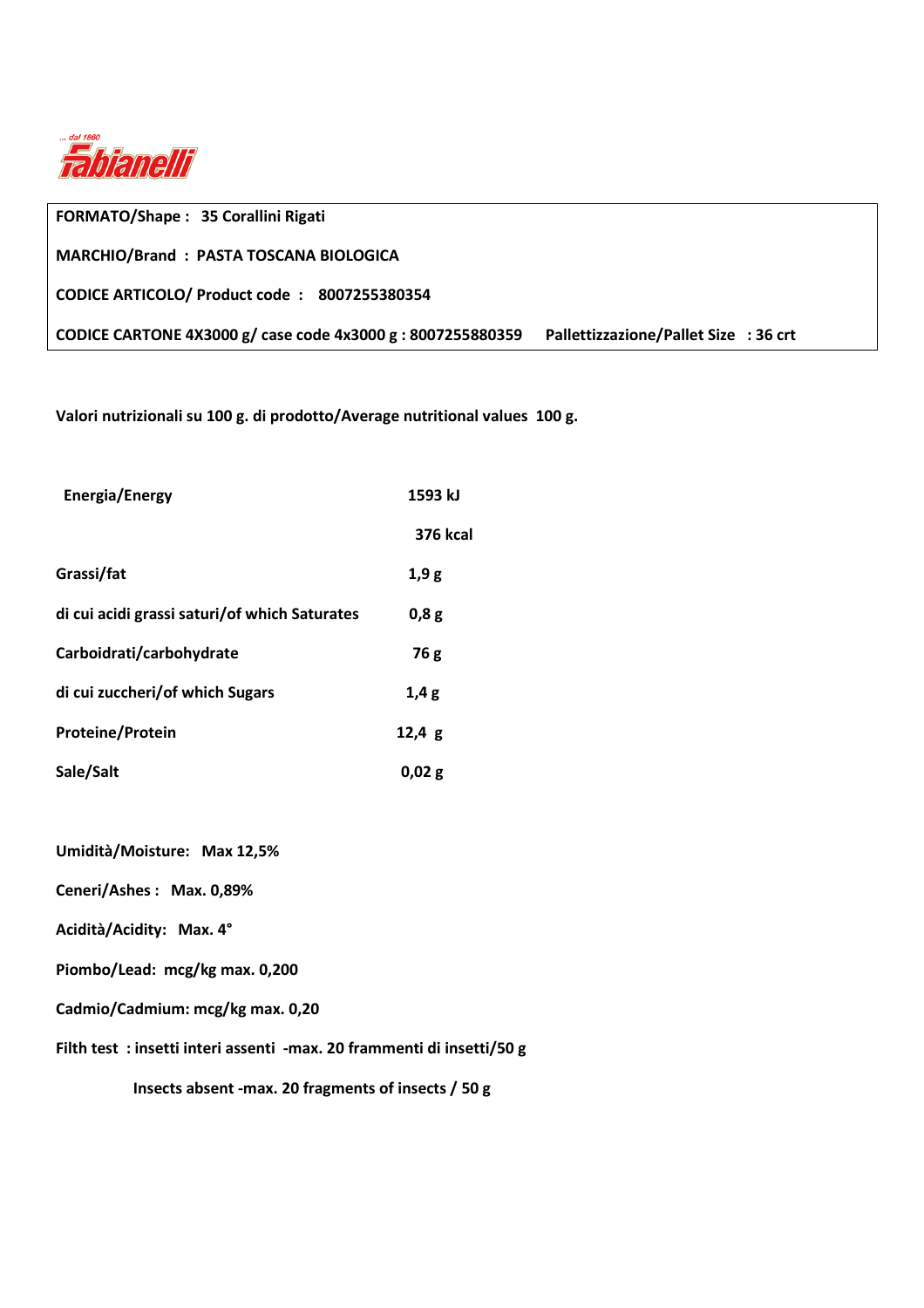

**FORMATO/Shape : 35 Corallini Rigati** 

**MARCHIO/Brand : PASTA TOSCANA BIOLOGICA** 

**CODICE ARTICOLO/ Product code : 8007255380354** 

**CODICE CARTONE 4X3000 g/ case code 4x3000 g : 8007255880359 Pallettizzazione/Pallet Size : 36 crt** 

## **Parametri microbiologici/Microbiological Parameters**

|                                                    | Unità di<br>misura/Unit<br>of Measure | Valore<br>standard/Typical Limit<br>Value |        | Minimo/Lower Massimo/Upper<br>Limit |  |
|----------------------------------------------------|---------------------------------------|-------------------------------------------|--------|-------------------------------------|--|
|                                                    |                                       |                                           |        |                                     |  |
| Carica batterica<br>totale/Standard Plate<br>Count | ctu/g                                 | less than<br>100,000                      | 0      | 100.000                             |  |
| Totale coliformi/Total<br><b>Coliform Count</b>    | ctu/g                                 | less than 10                              | 0      | 100                                 |  |
|                                                    |                                       |                                           |        |                                     |  |
| Muffe e Lieviti/Yeast&<br><b>Mould Count</b>       | ctu/g                                 | less than 100                             | 0      | 100                                 |  |
| Salmonella                                         | ctu/g                                 | Absent                                    | Absent | Absent                              |  |
| E Coli                                             | ctu/g                                 | less than 10                              | 0      | 10                                  |  |
| Staffilococco<br>Aureo/S. Aureus                   | ctu/g                                 | less than 10                              | 0      | 10                                  |  |
| Aflatossina/Total<br>Aflatoxin B1                  | mcg/kg                                | less than 0,1                             | 0      | 0,1                                 |  |
| Listeria<br>Monocitogena/Listeria<br>Monocytogenes | ctu/g                                 | Absent                                    | Absent | Absent                              |  |
| Ocratossina<br>A/Ochratoxin A                      | mcg/kg                                | less than 0,5                             | 0      | 0,5                                 |  |
| Deoxynivalenol DON                                 | mcg/kg                                | less than 200                             | 0      | 200                                 |  |

**Tempo di Cottura: 7 minuti/ minutes** 

**Resa in Cottura/ cooking yield: +100%** 

**Shelf life: 36 msei/36 months** 

**Shelf life residuo garantito alla consegna: min. 20 mesi / Shelf life guaranteed on delivery: min. 20 months** 

OGM/GMO: Absence

Foreign bodies: Absence

Additives, preservatives and anti-oxidant: Absence

**Ne' il prodotto né gli ingredienti utilizzati sono sottoposti a processo di ionizzazione (Dir. 1999/2/ CE)** 

**The product and the ingredients used for preparation are not treated with ionization (Dir. 1999/2/EC)**